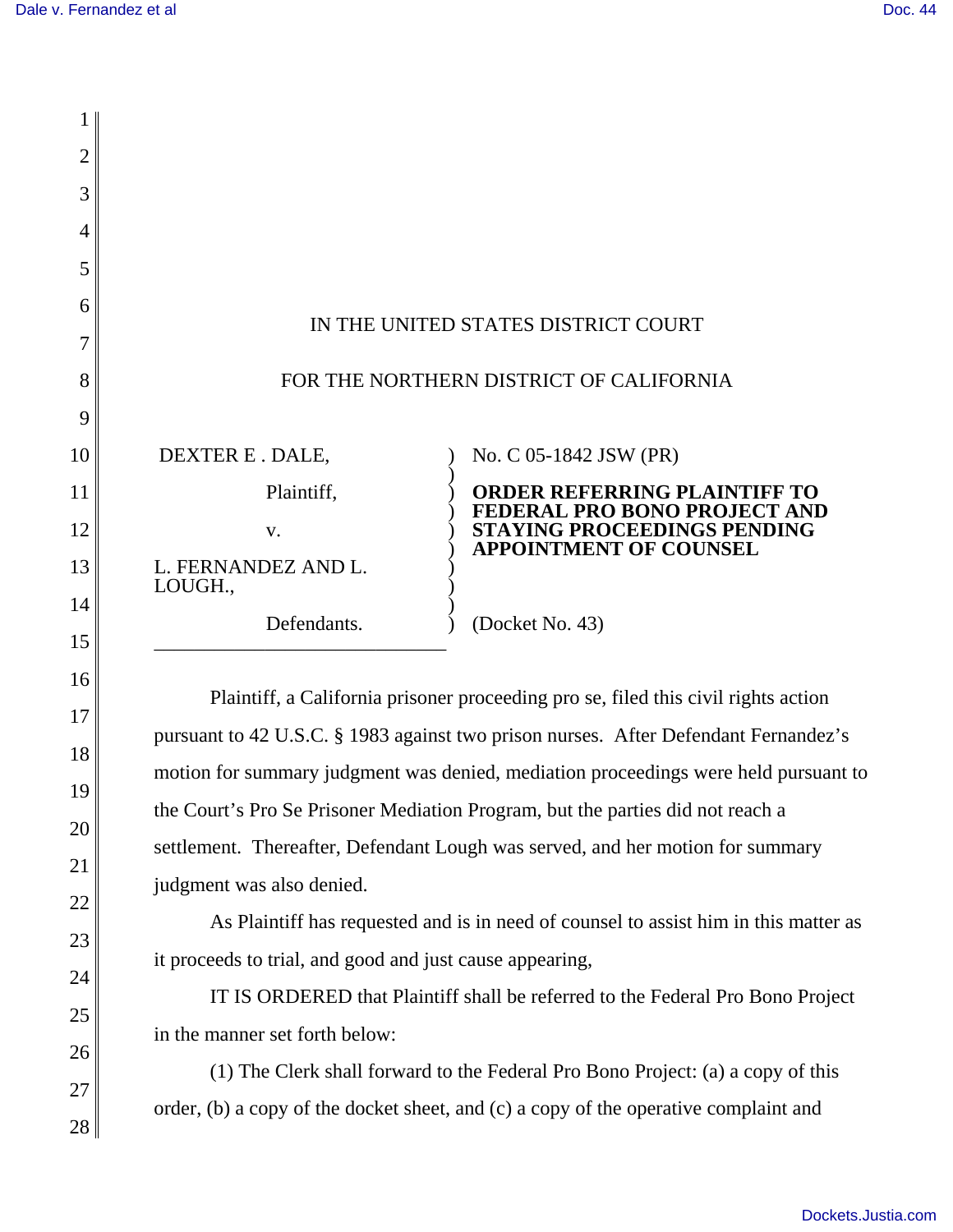| 1              | relevant court orders.                                                              |
|----------------|-------------------------------------------------------------------------------------|
| $\mathbf{2}$   | (2) Upon an attorney being located to represent Plaintiff, that attorney shall be   |
| 3              | appointed as counsel for Plaintiff in this matter until further order of the Court. |
| $\overline{4}$ | (3) All proceedings in this action are stayed until four weeks from the date an     |
| 5              | attorney is appointed to represent Plaintiff in this action.                        |
| 6              | IT IS SO ORDERED.                                                                   |
| 7              | Wffry SWhite                                                                        |
| 8              | DATED: July 8, 2011<br><b>JEFFREY S. WHITE</b>                                      |
| 9              | <b>United States District Judge</b>                                                 |
| 10             |                                                                                     |
| 11             |                                                                                     |
| 12             |                                                                                     |
| 13             |                                                                                     |
| 14             |                                                                                     |
| 15             |                                                                                     |
| 16             |                                                                                     |
| 17             |                                                                                     |
| 18             |                                                                                     |
| 19             |                                                                                     |
| $20\,$         |                                                                                     |
| 21             |                                                                                     |
| 22             |                                                                                     |
| 23             |                                                                                     |
| 24             |                                                                                     |
| 25             |                                                                                     |
| 26             |                                                                                     |
| 27             |                                                                                     |
| 28             | $\sqrt{2}$                                                                          |
|                |                                                                                     |